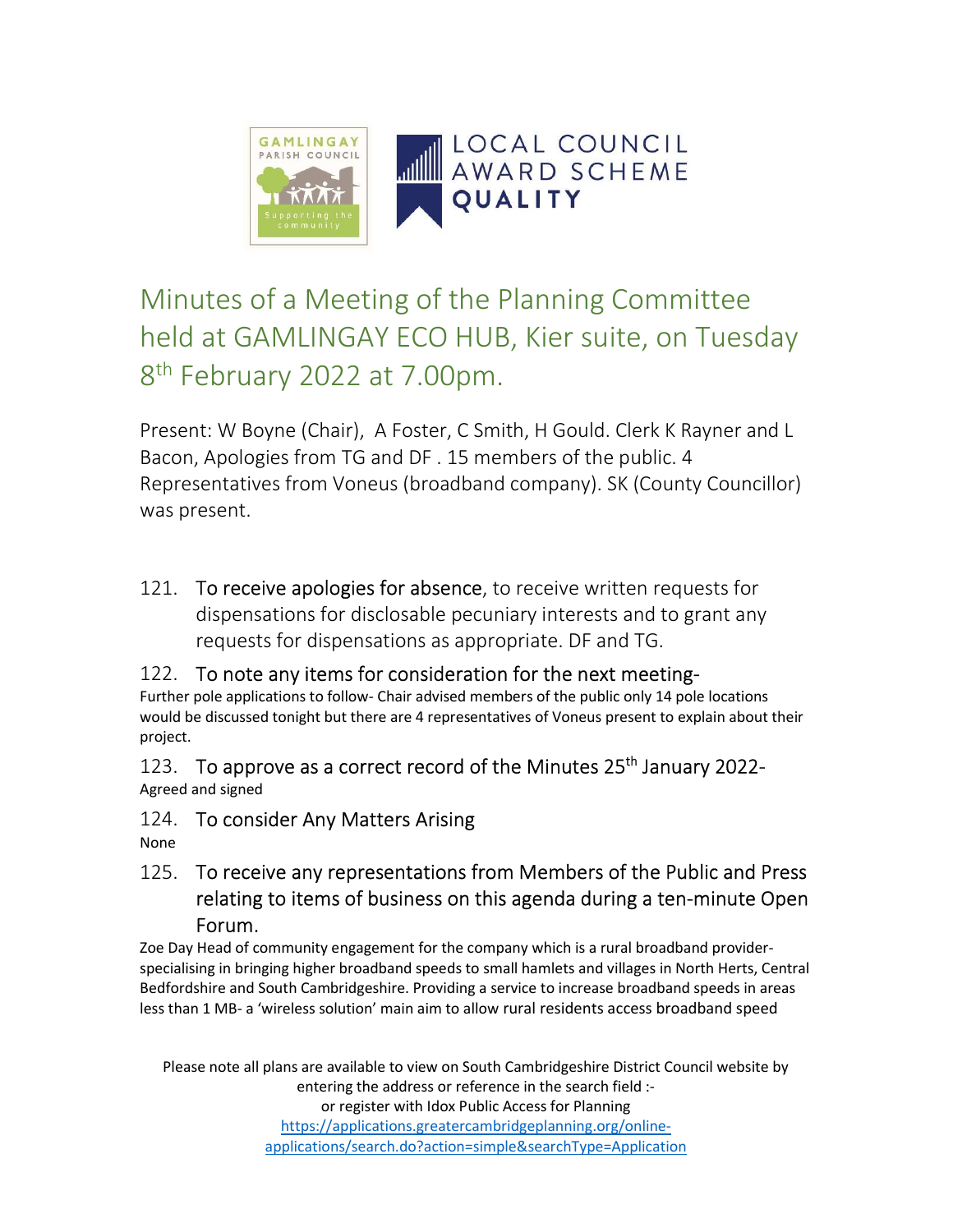similar to those in urban areas-to allow working from home, school children home working, consult doctors, on-line shopping etc.

HG- Is it a Fait accompli? What if the residents don't want this service? ZD advised Dunton Eyeworth company was asked to improve broadband speeds from 100mB to reach 300 and eventually 900mB. CS- Gamlingay is not a hamlet or a small village. Openreach have promised 200 Mb delivery by 2026 in this area. A MOP advised that typically gets 60mg and has no issues at all when working from home. Central village has extremely good coverage . A MOP questioned who asked for this additional infrastructure? ZD advised the three councils South Cambs, N Herts and Central Bedfordshire. A MOP advised she had contacted the Parish Council and no one had been consulted at all prior to the applications going in. A MOP advised that not contacting the local council is a funny way of engaging with the local community. ZD advised Citec will be delivery company. A MOP asked about fibre to the property (FTTP) – can not compare Dunton with Gamlingay as Dunton had very low speeds. Concern expressed about infrastructure being supplied at what cost to the local environment. VD advised that they were independent builders supplying this service (private company).

Keith Hetherington (Citec) advised that they plan to use the existing Openreach infrastructure as much as possible -can use 76% of their network- the poles are to provide a sufficient service to the remaining areas. Poles will be standard wooden telegraph poles with cables draped between them. A MOP advised that there are underground ducts on many of the estates which can be used, but applications for poles have been submitted (Fairfield, Green Acres were mentioned). Locations of many of the poles are unsuitable. KH advised there are technical parameters where the poles have to be but they have some leeway on siting if there are particular issues which need to be addressed. Poles have to be in the public highway, footway or public verge. KH advised can speak directly to residents about their concerns. Pole infrastructure completed within 1 day and connection after 3 working days is possible.

 A MOP advised that there is a ducted system in Fairfield, and short distance between poles-don't need them at all. 2 MOP arrived at the meeting. Proposal is wooden telegraph poles with wiresproposals currently for 85 poles.

The meeting was re-opened at 7.25pm. item 126.3 taken first.

#### 126. To consider the following planning applications:

126.3 Numerous locations- Northfield Close (2), 13 Cinques Rd, Heath Rd (2), Oak House, Little Heath, 63, Stocks Lane, Adj 3 Honey Hill, Mount Pleasant Farm, Heath Rd (2), Adj. Brook Farm , 38 and 51 Cinques Rd, Adj. Heath View, Heath Rd (2), Gamlingay – Telegraph poles (14) for broadband 22/00401/TELNOT, 00407,00409, 00410,00411, 00412,00413, 00414, 00415,00416

9 and 10 Northfield Close- objection to siting on corner and in proximity to bungalow accommodation(resident objections received concerning obtrusive positioning). MOP can't use driveway. 13 Cinques Rd- resident unable to access driveway-objection. 63 Stocks Lane- visibility

Please note all plans are available to view on South Cambridgeshire District Council website by entering the address or reference in the search field :or register with Idox Public Access for Planning https://applications.greatercambridgeplanning.org/onlineapplications/search.do?action=simple&searchType=Application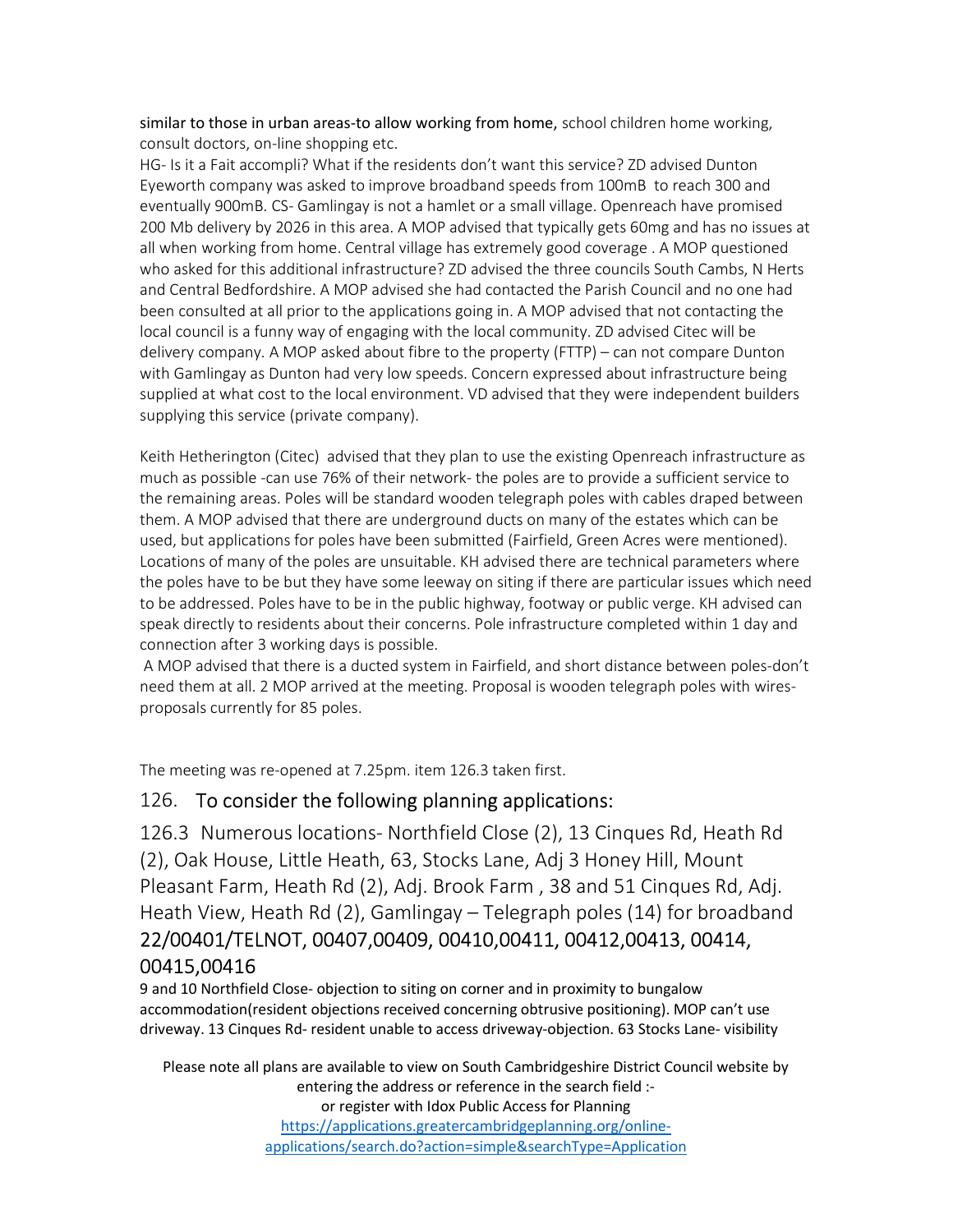issue-objection. 3 Honey Hill- conservation area and positioned with poor visibility in front of a driveway-objection. 38 Cinques Rd- visibility at junction to Green Acres- objection. Clerk to submit concerns.

13 MOP left the meeting, 4 Voneus representatives left the meeting, 8 Councillors arrived for the next meeting. Items 126.1 and 126.2 followed.

126.1 13, Clare Court, Gamlingay SG19 3JF- Biomass boiler installation garage

#### 22/00127/LBC- Approved

No concerns expressed

126.2 Woodview Farm, off Potton Road, Gamlingay SG19 3LW – Extension to children's play barn (21/00896/FUL)

#### 22/00226/FUL-Approved but with comments

Council adopted Neighbourhood Plan policies and concern expressed there is no footpath and cycleway access to premises to reduce car usage. Proposal has limited car parking associated with this proposal and council objects to the use of the field for temporary car parking due to harm to the open countryside (obtrusive urban sprawl) Footway and cycle access needs to be addressed with this application (policy GAM 9 and GAM10). Parking and access concerns need to be addressed.

127. To receive notices of decisions to previous planning applications-127.1 21/05170/FUL- Gamlingay Village Primary- erection of single storey classroom– approved- noted

## 127.2 21/05361- Bluebell House, revised garage and ancillary garden land at Bluebell House, Everton Rd, The Heath, Gamlingay - approved -noted

## 128. Other Planning issues and conditions for information

- 128.1 Conditions applications -none received
- 128.2 Tree applications -none received
- 128.3 Other applications none received

## 129. Items for the NEXT MEETING-More poles

Please note all plans are available to view on South Cambridgeshire District Council website by entering the address or reference in the search field :or register with Idox Public Access for Planning https://applications.greatercambridgeplanning.org/onlineapplications/search.do?action=simple&searchType=Application